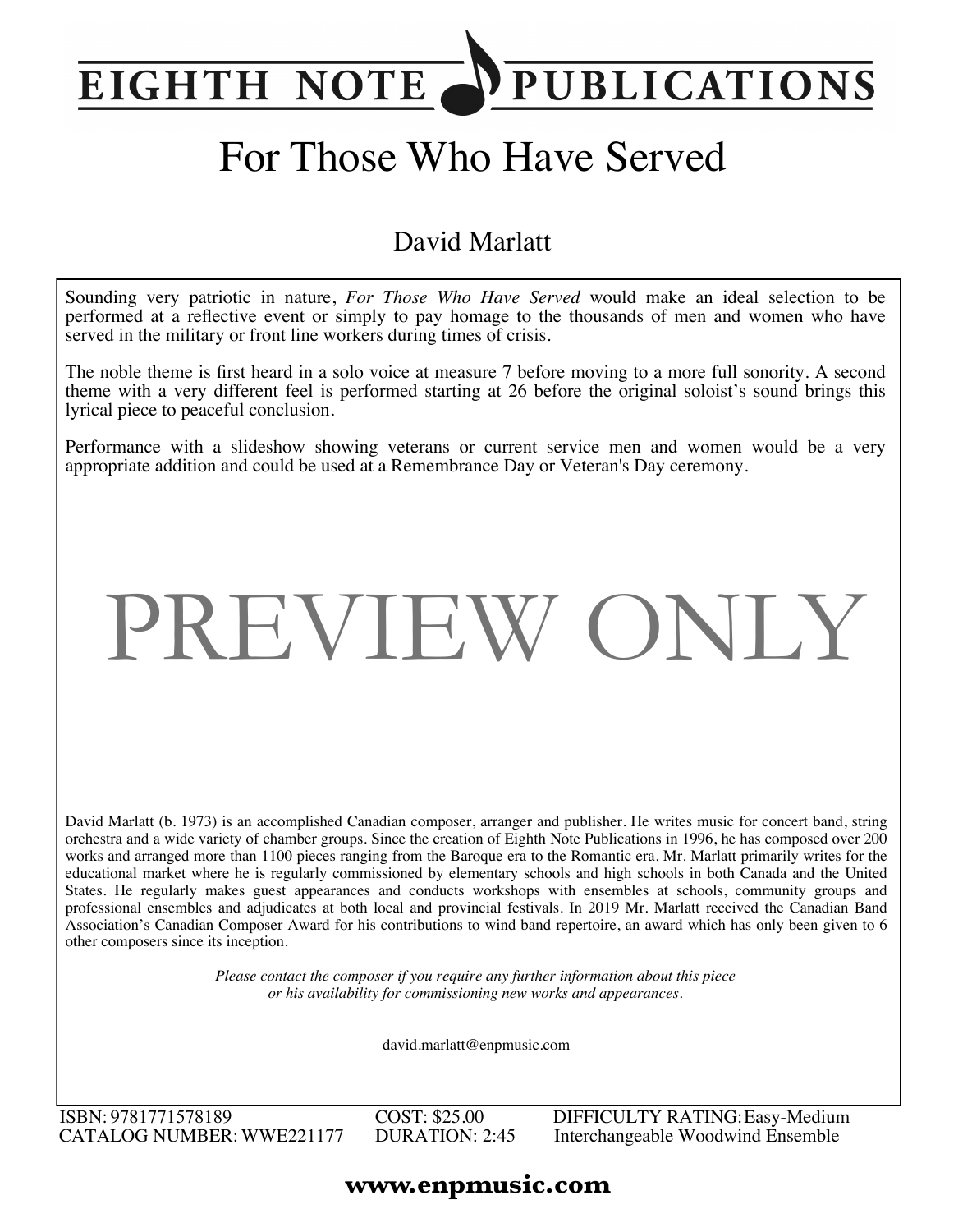#### FOR THOSE WHO HAVE SERVED

David Marlatt



© 2021 **EIGHTH NOTE PUBLICATIONS** www.enpmusic.com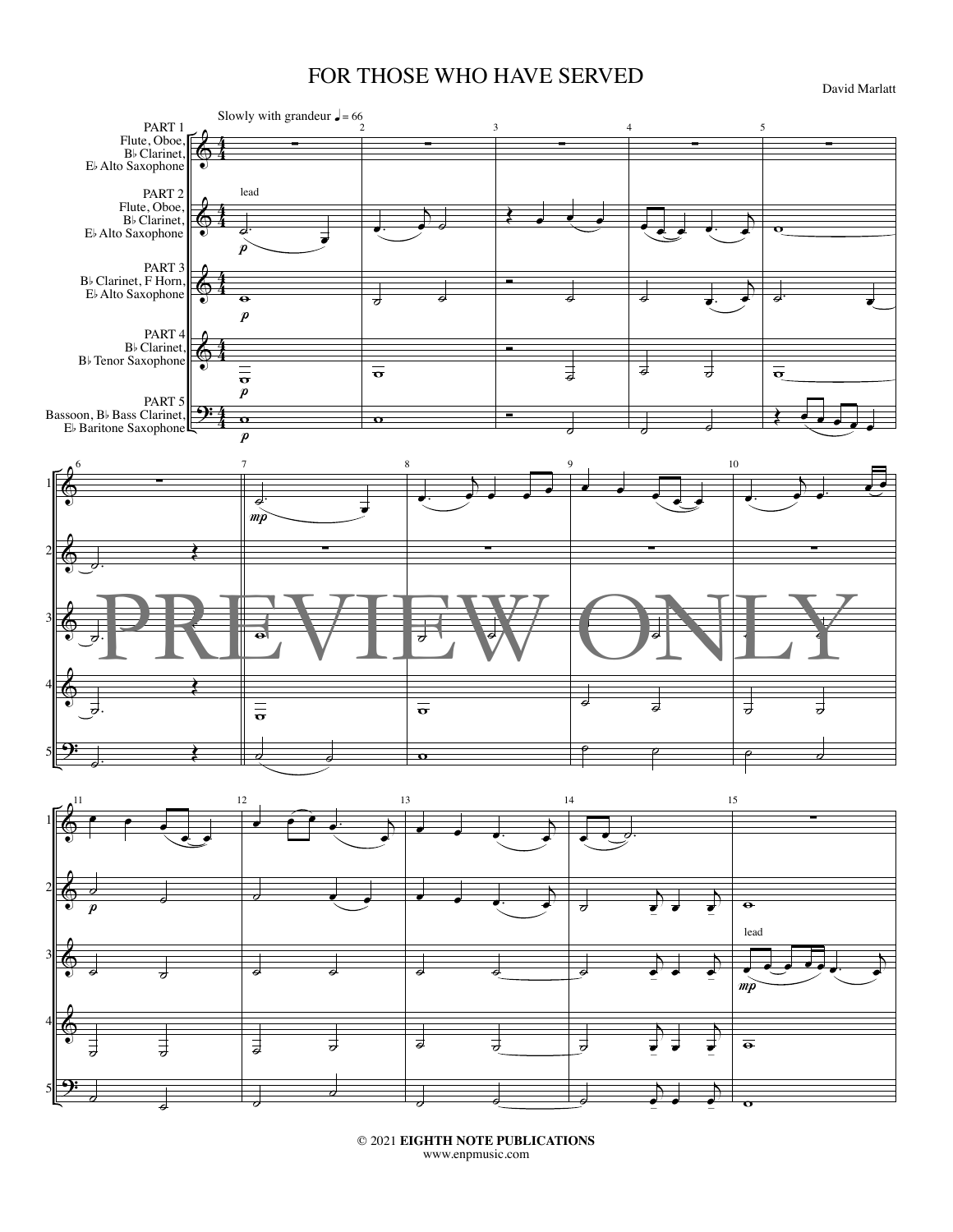

FOR THOSE WHO HAVE SERVED pg. 2